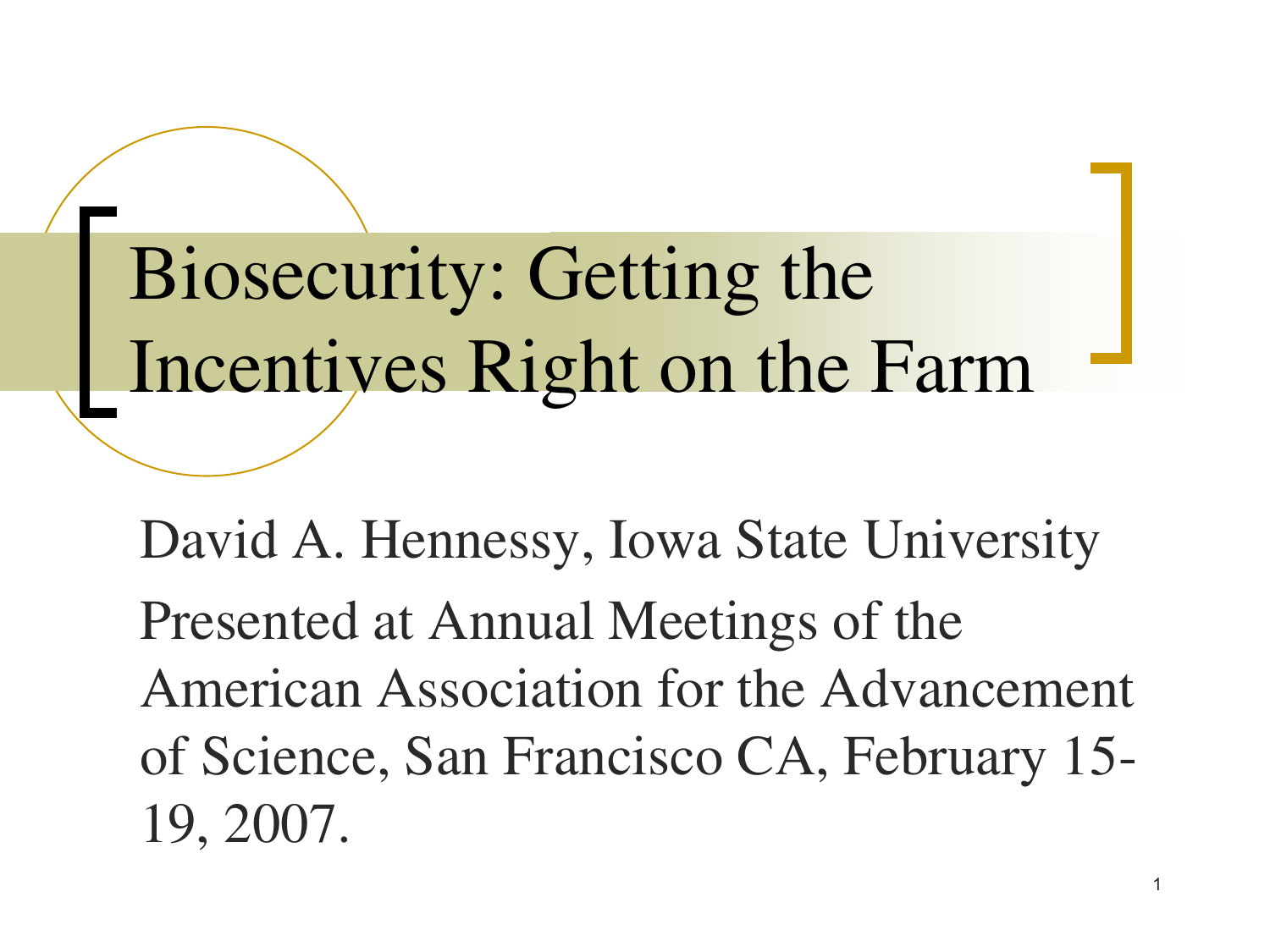## Format

- **Emphasizing incentives, I'll**  Provide some facts
	- Point to what economics can say about costs and optimal resource allocations
	- Tongue-in-cheek, outline some policy options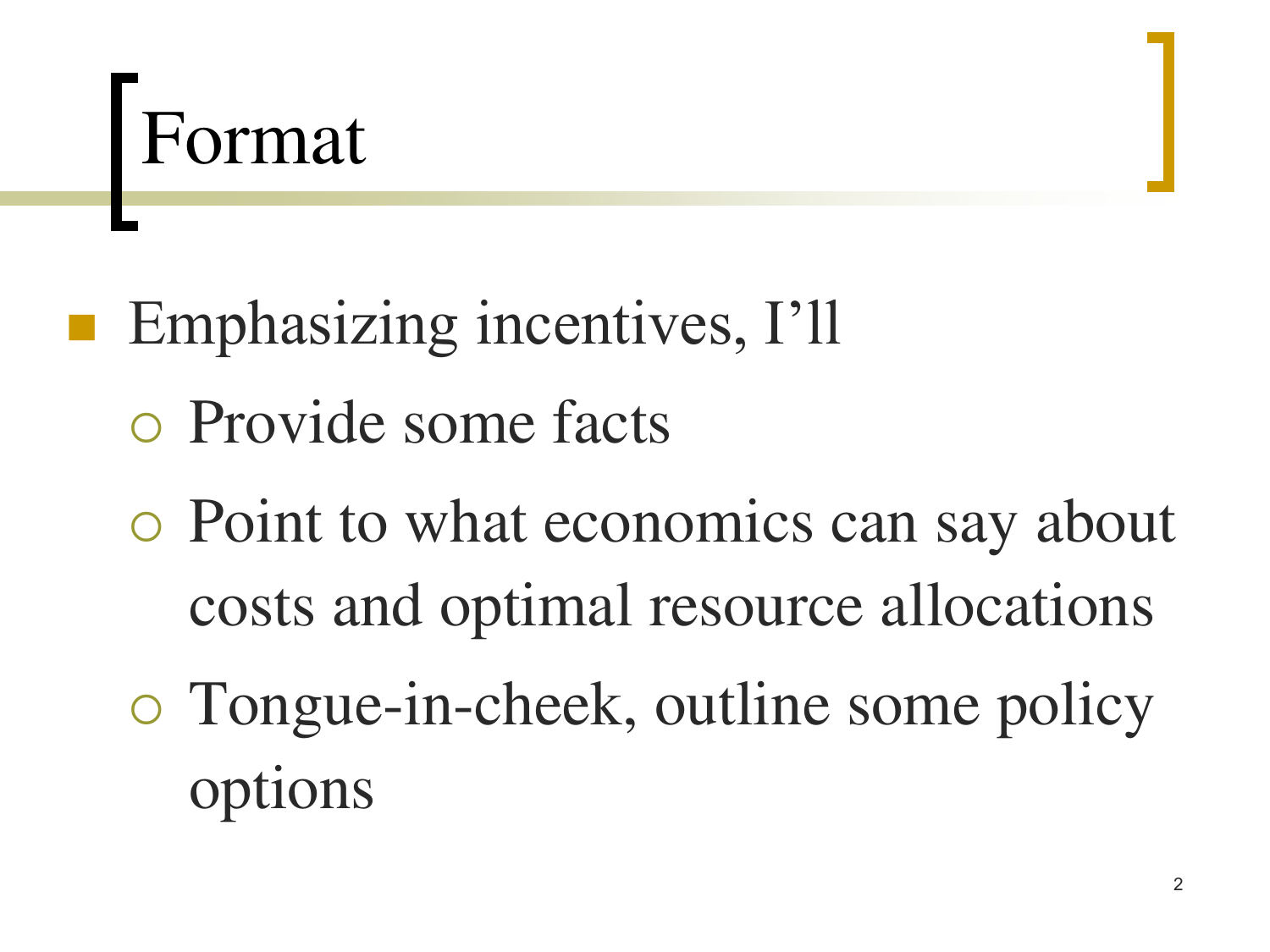# US, Main Crops, 2005, \$ Bil.

| Commodity             | \$ Bil. | % of Total | $\%$ Cumul. |
|-----------------------|---------|------------|-------------|
| All                   | 239     | 100.0      |             |
| Livestock             | 125     | 52.3       |             |
| Crops                 | 114     | 47.7       |             |
| 1. Cattle             | 49.2    | 20.6       | 20.6        |
| 2. Dairy              | 26.7    | 11.2       | 31.8        |
| 3. Broilers           | 20.9    | 8.7        | 40.5        |
| 4. Corn               | 19.1    | 8.0        | 48.5        |
| 5. Soybeans           | 16.8    | 7.0        | 55.6        |
| 6. Greenhouse/nursery | 16.2    | 6.8        | 62.3        |
| 7. Hogs               | 15.0    | 6.3        | 68.6        |
| 8. Wheat              | 6.8     | 2.9        | 71.5        |

3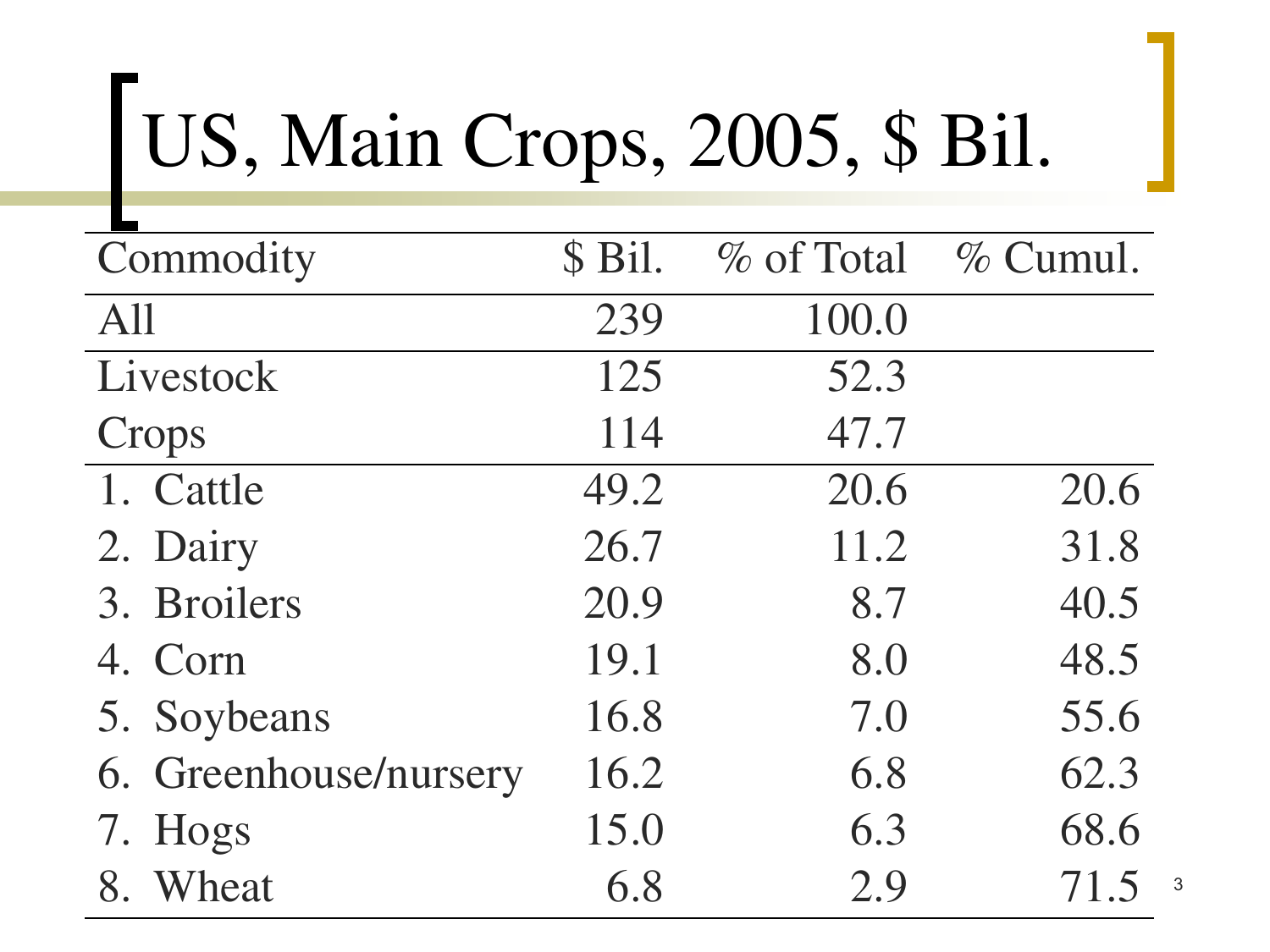# US Ag. Exports, \$ Bil. '04-'05

| Product                             | 2004 | 2005 |
|-------------------------------------|------|------|
| <b>Live Animals</b>                 | 0.5  | 0.6  |
| <b>Red Meats &amp; Products</b>     | 3.2  | 4.3  |
| <b>Poultry Meats &amp; Products</b> | 2.5  | 3.0  |
| Wheat                               | 5.1  | 4.3  |
| Corn                                | 5.9  | 4.8  |
| Soybean                             | 6.7  | 6.3  |
| Fruits, Nuts, Etc.                  | 5.4  | 6.4  |
| <b>Vegetables &amp; Products</b>    | 5.3  | 5.8  |
| Cotton                              | 4.3  | 4.0  |
| Total, incl. other Ag. Exp.         | 61.4 | 63.0 |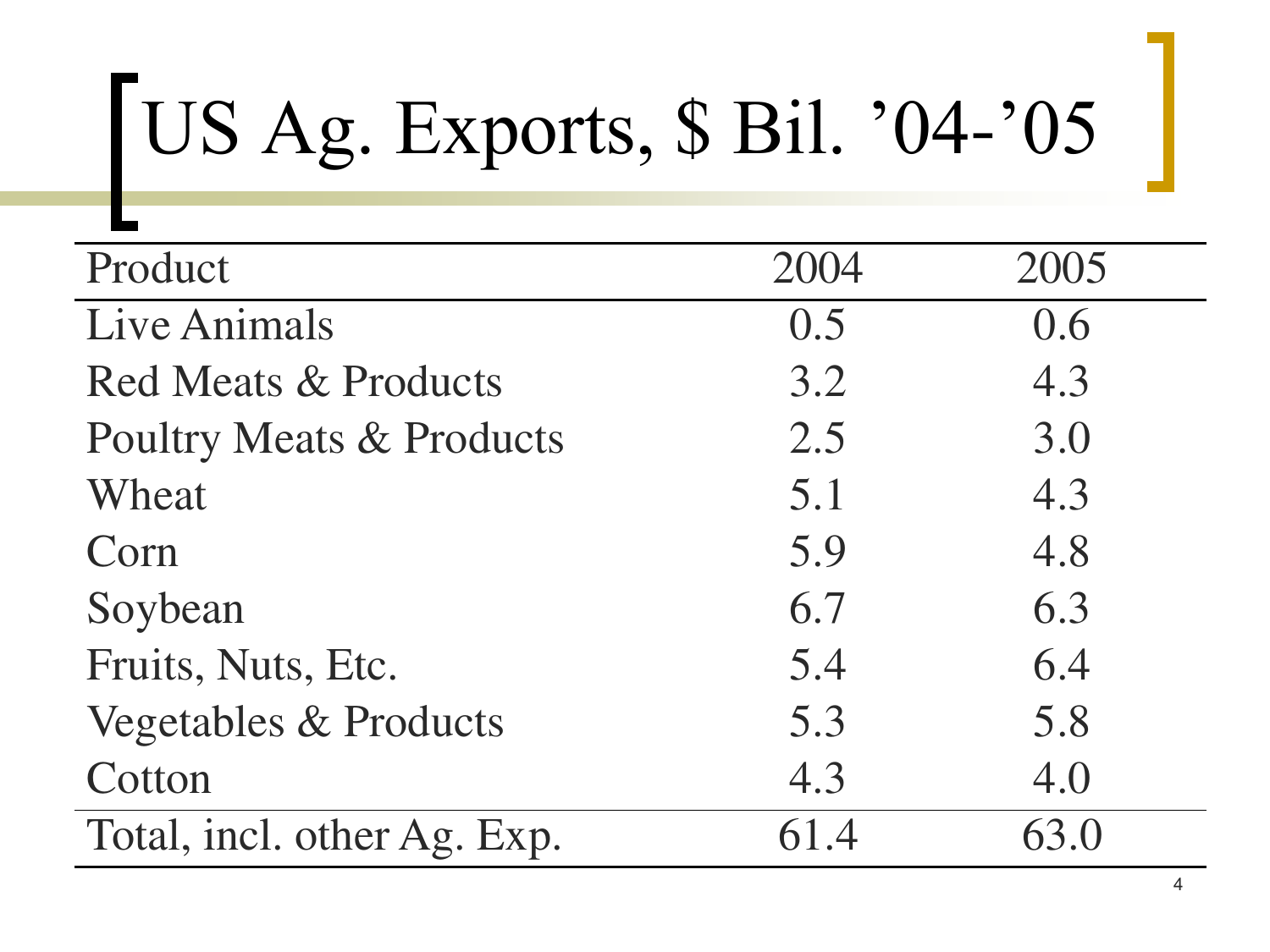## Loss Estimation, P=prevent and A=after-the-fact

| Subject                 | <b>Type</b> | Ability to measure       |
|-------------------------|-------------|--------------------------|
| On-farm production      | (P; A)      | (Yes, rough; Yes, rough) |
| Domestic consumption    | (P; A)      | (Yes, FAPRI; Yes, FAPRI) |
| Int'l markets           | (P; A)      | (Yes, FAPRI; Yes, FAPRI) |
| Government              | (P; A)      | (Maybe, Maybe)           |
| Mortality, life quality | (P; A)      | (Maybe, Maybe)           |
| Food/Ag.-input sectors  | (P; A)      | (Yes, rough; Yes, rough) |
| Other sectors           | (P; A)      | (Yes, rough; Yes, rough) |
| <b>LDCs</b>             | (P; A)      | (Yes, rough; Yes, rough) |
| Individual liberty      | (P; A)      | Hard                     |
| Animal welfare          | A)          | Maybe                    |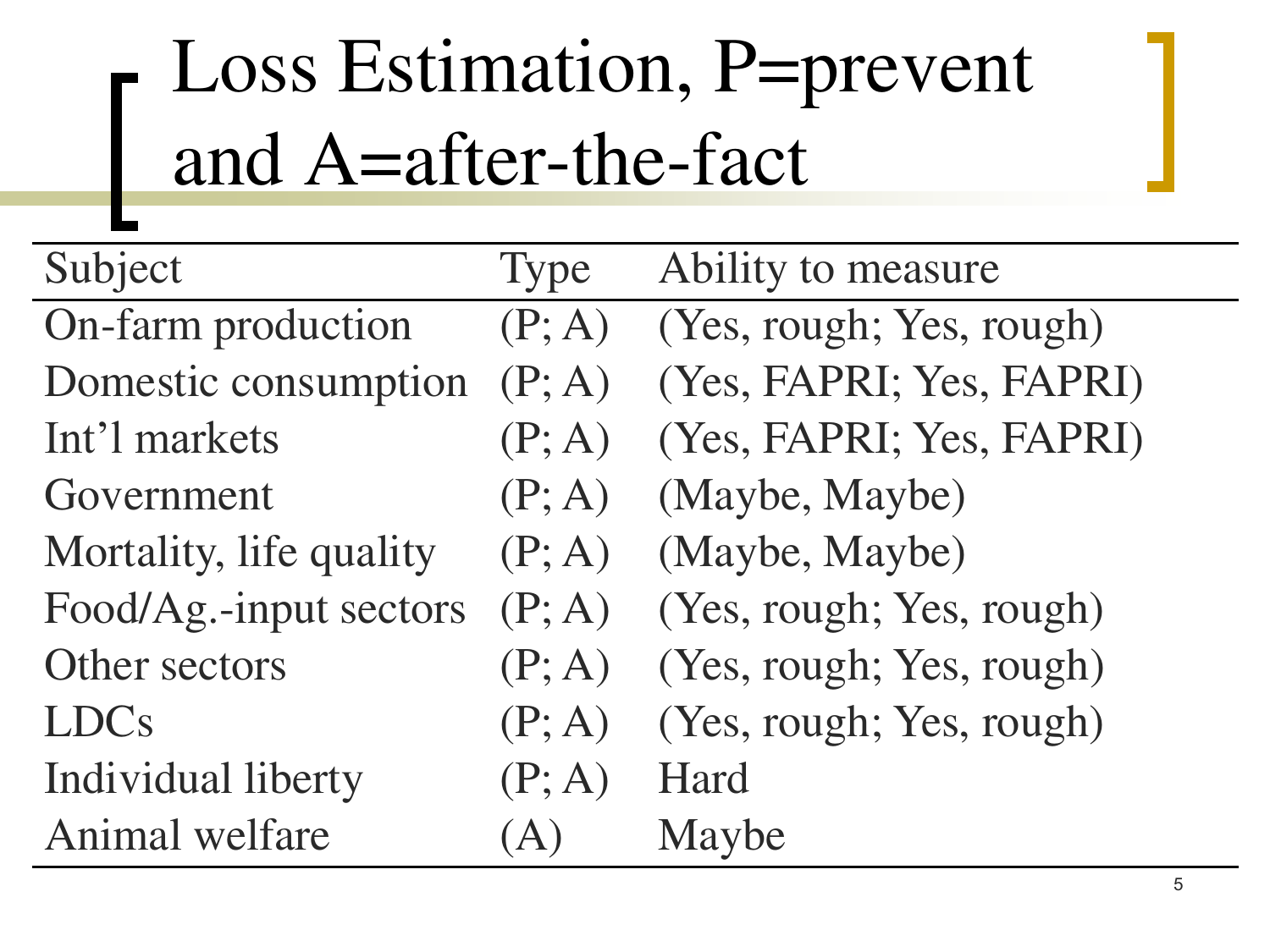## Animal Movement, National

#### **US State-to-State Live Animals Shipments (Mill. Head and % of Inventory)**

| Item   | 1960       | 1980       | 2001       |
|--------|------------|------------|------------|
| Cattle | 13.5       | 20.0       | 21.8       |
|        | $(14.0\%)$ | $(18.0\%)$ | $(22.4\%)$ |
| Pigs   | 2.5        | 4.6        | 26.9       |
|        | $(4.5\%)$  | $(7.1\%)$  | $(45.0\%)$ |
| Sheep  | 6.1        | 2.2        | 1.5        |
|        | $(18.4\%)$ | $(17.3\%)$ | $(21.7\%)$ |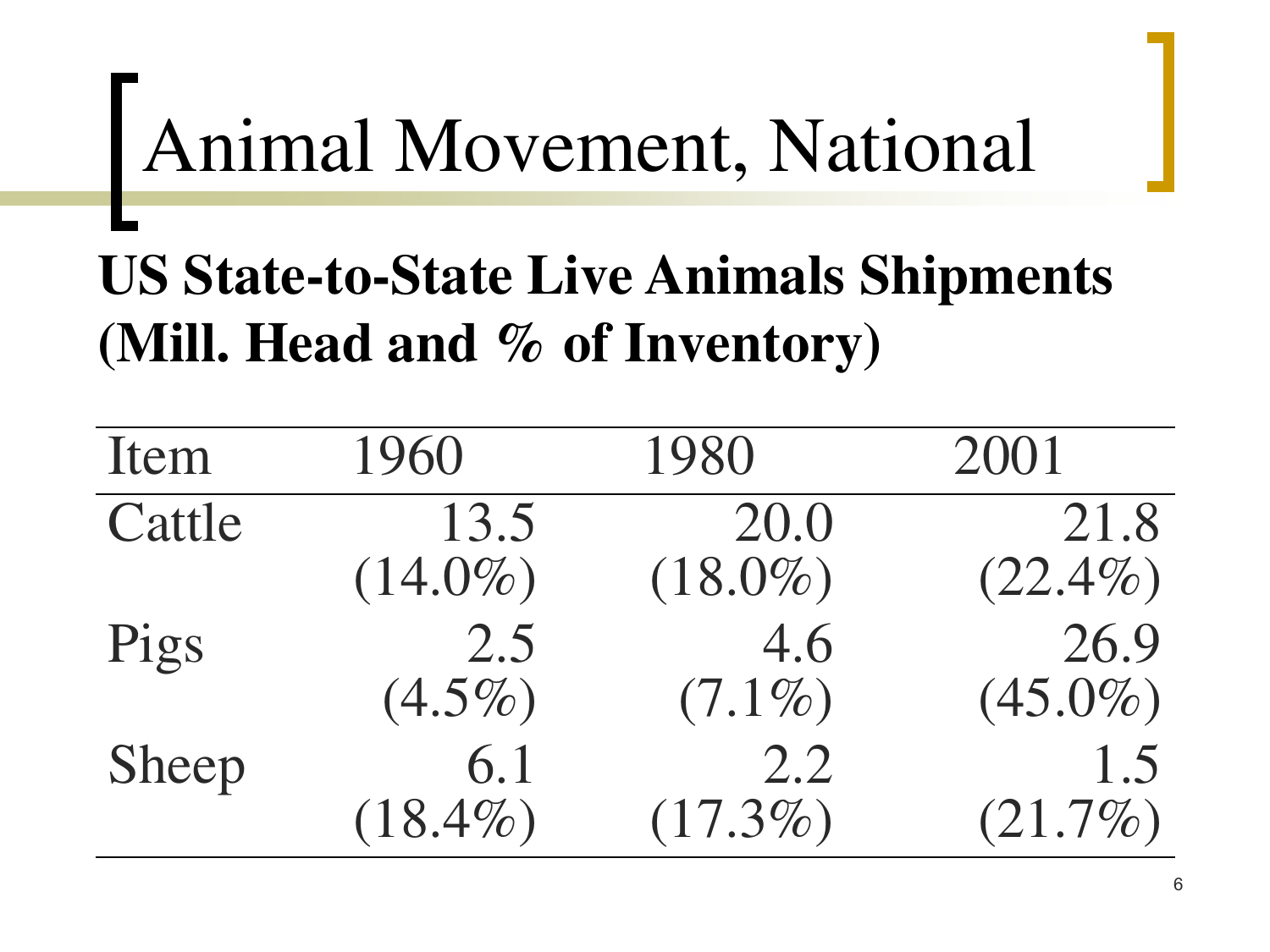## Animal Movement, Int'l

#### **Live Animal Exports (Mill. Head)–World**

| Item     | 1961 | 1981  | 2002  |
|----------|------|-------|-------|
| Cattle   | 4.9  | 7.3   | 9.0   |
| Pigs     | 2.6  | 9.6   | 17.1  |
| Sheep    | 6.5  | 15.8  | 19.4  |
| Goats    | 1.3  | 1.9   | 2.9   |
| Chickens | 83.8 | 366.2 | 836.3 |
| Turkeys  | 0.0  | 14.6  | 58.7  |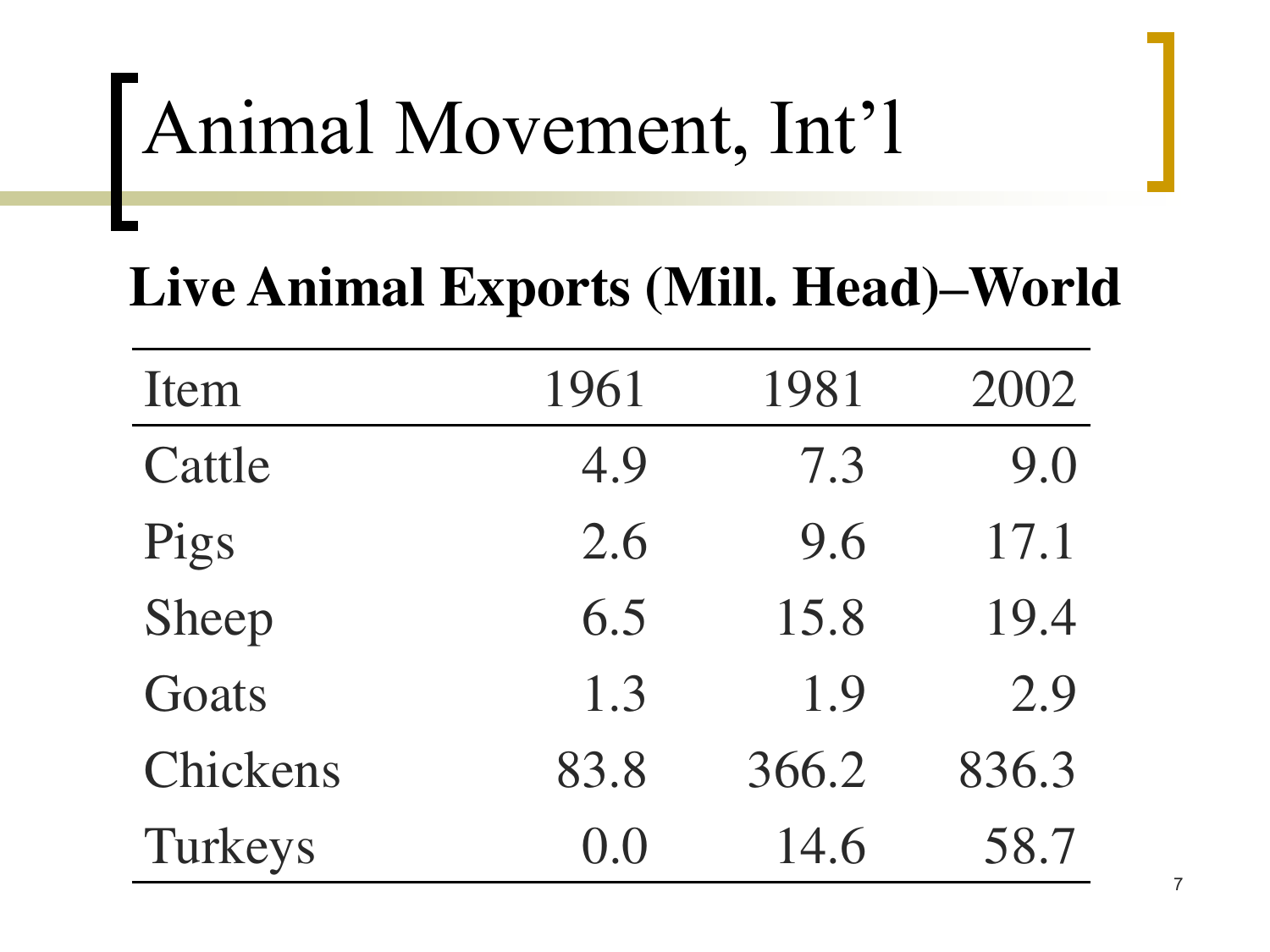## Changing Countryside

#### Farms ('000) in US, by Enterprise

| Enterprises engaged in | 1974  | 2002 |
|------------------------|-------|------|
| <b>Beef Cows</b>       | 1,025 | 796  |
| <b>Dairy Cows</b>      | 404   | 92   |
| Hogs                   | 470   | 79   |
| <b>Broilers</b>        | 34    | 32   |
| <b>Grain Corn</b>      | 883   | 349  |
| Wheat                  | 534   | 170  |
| Soybeans               | 542   | 318  |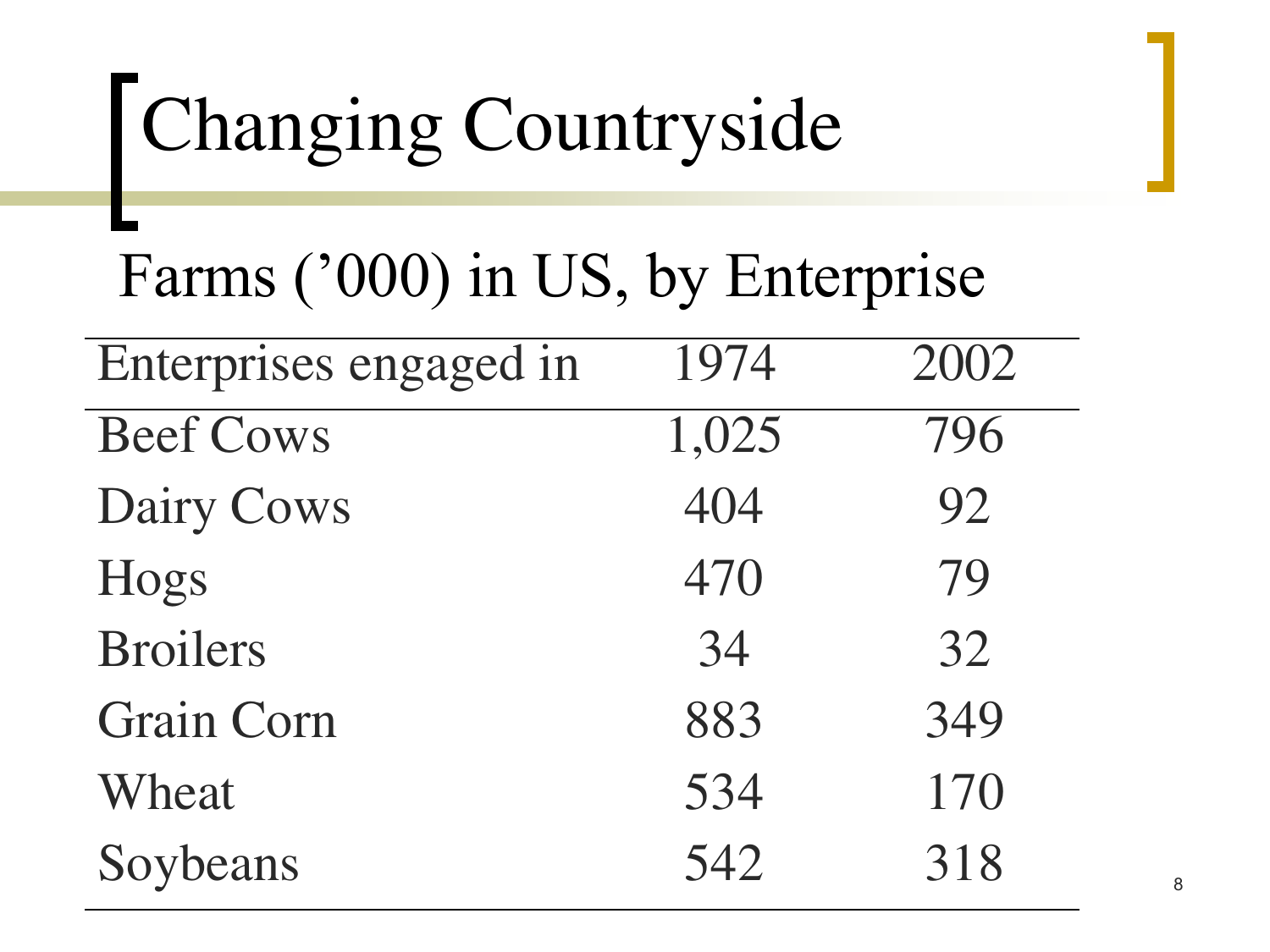## Animal Identification

- Recent events show need for animal id. in the event of a problem
- USDA National Animal Id. System seeks to do so
	- Premises registration (give contact info, no cost)
	- Animal identification (tag animal or lot number)
	- Animal tracing (choose private sector tracking database and report relevant movements)
- Voluntary, resistance from smaller producers. Cost (\$1-\$3/head), privacy, paperwork issues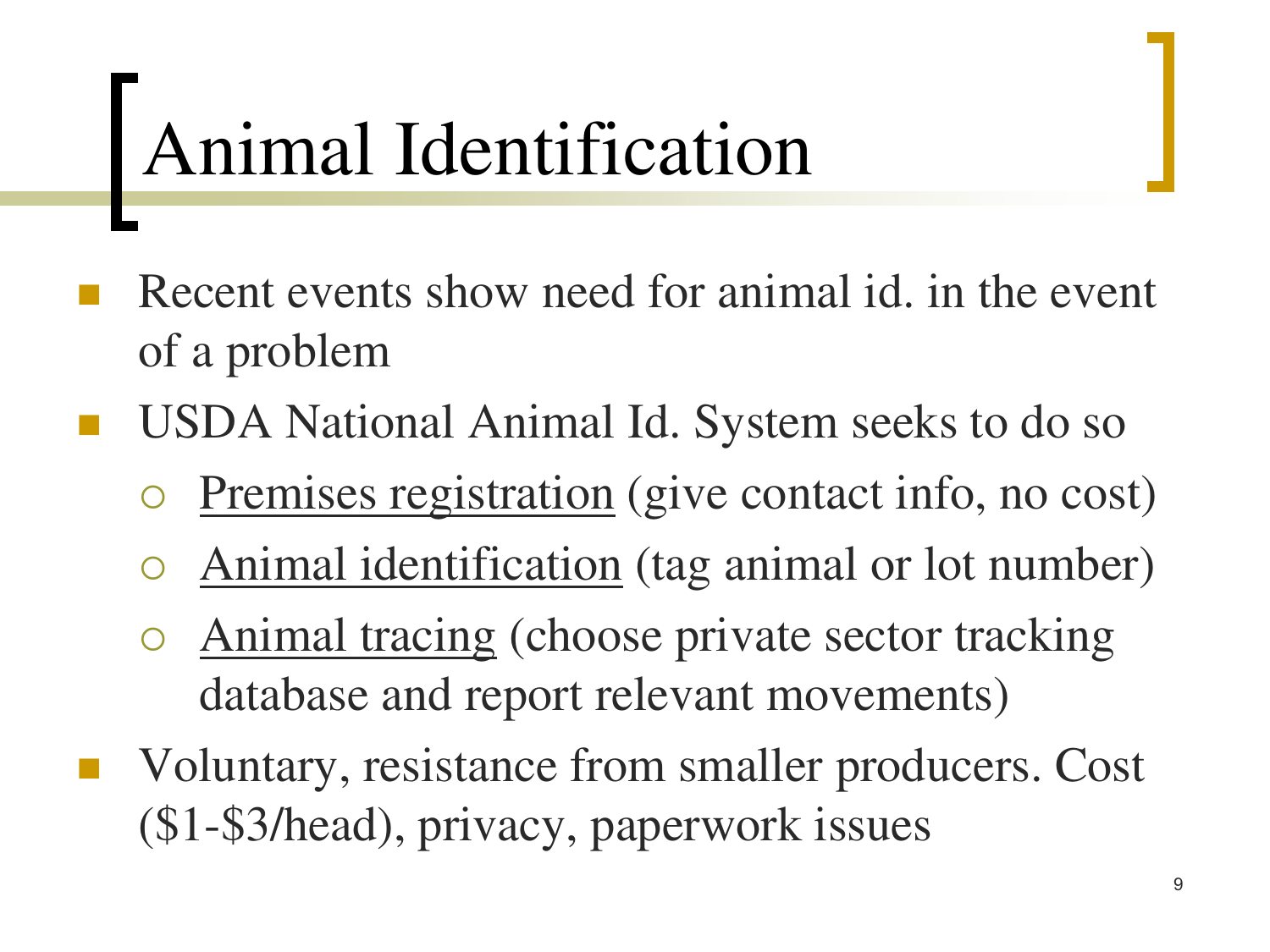## Prevention & Communication

- Each producer facing costly biosecurity action to keep a disease/pest out of a region can think
	- Why bother as entry is likely anyway, or
	- Better do it as others are doing it, I'm a weak link
- Which thought wins depends on what one thinks others do. Either *most act* or *few act*
- Communication about what others are doing is key to ensuring most see their action as critical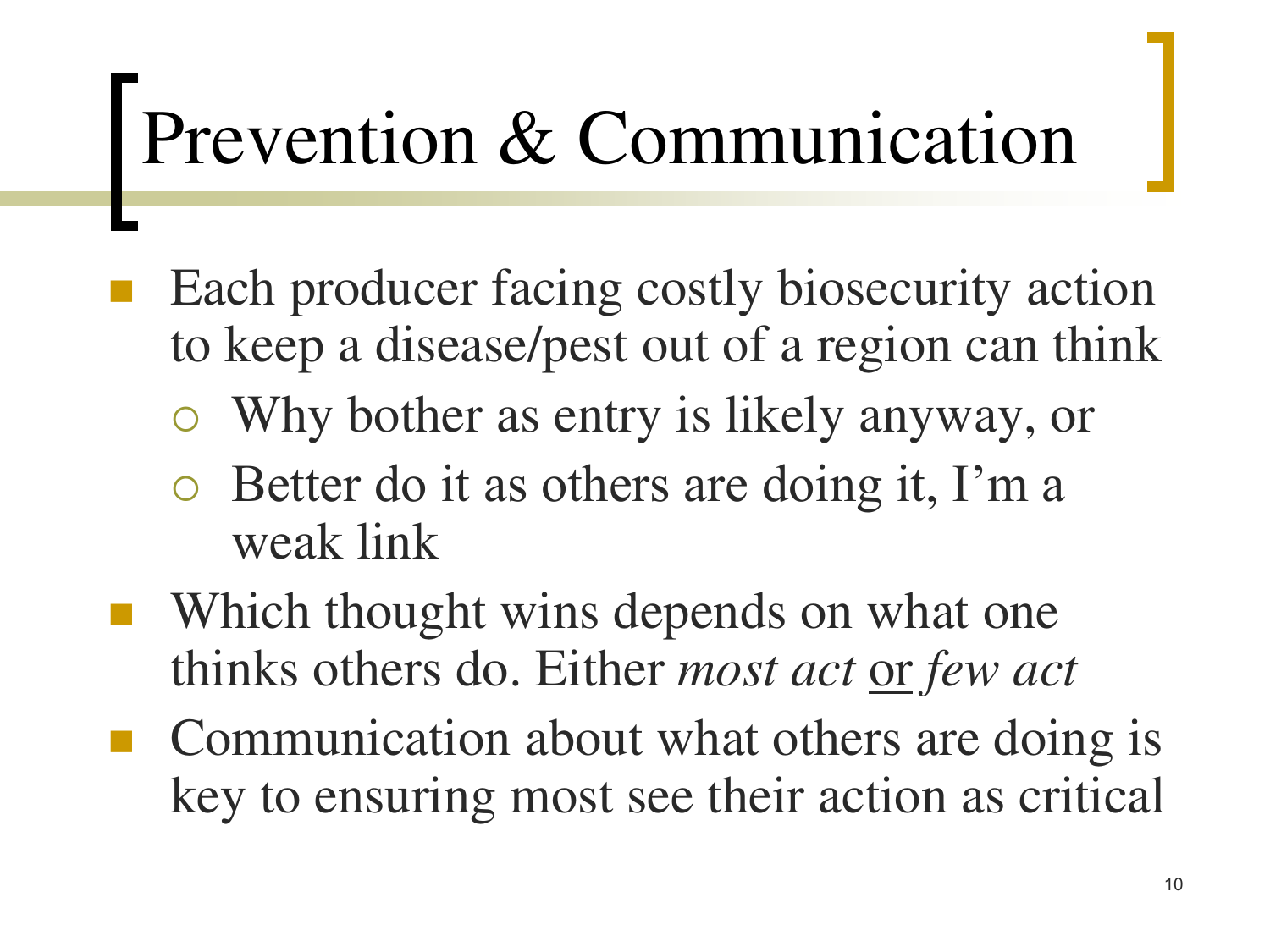## Motives for Production Scale

#### ARMS 2000 Dairy Survey data

|                           | 50-99 cows | > 500  |
|---------------------------|------------|--------|
| Herd size                 | 88         | 955    |
| lb. milk/year/cow         | 16,157     | 17,326 |
| Labor hrs/100 lb. milk    | 0.44       | 0.11   |
| lb. feed/100 lb. milk     | 252        | 162    |
| Prevent. med. practices   | 0.94       | 0.97   |
| $(Yes=1, No=0)$           |            |        |
| Vet. expenses (\$/100 lb. | 0.71       | 0.60   |
| milk                      |            |        |

Source: Short (2004)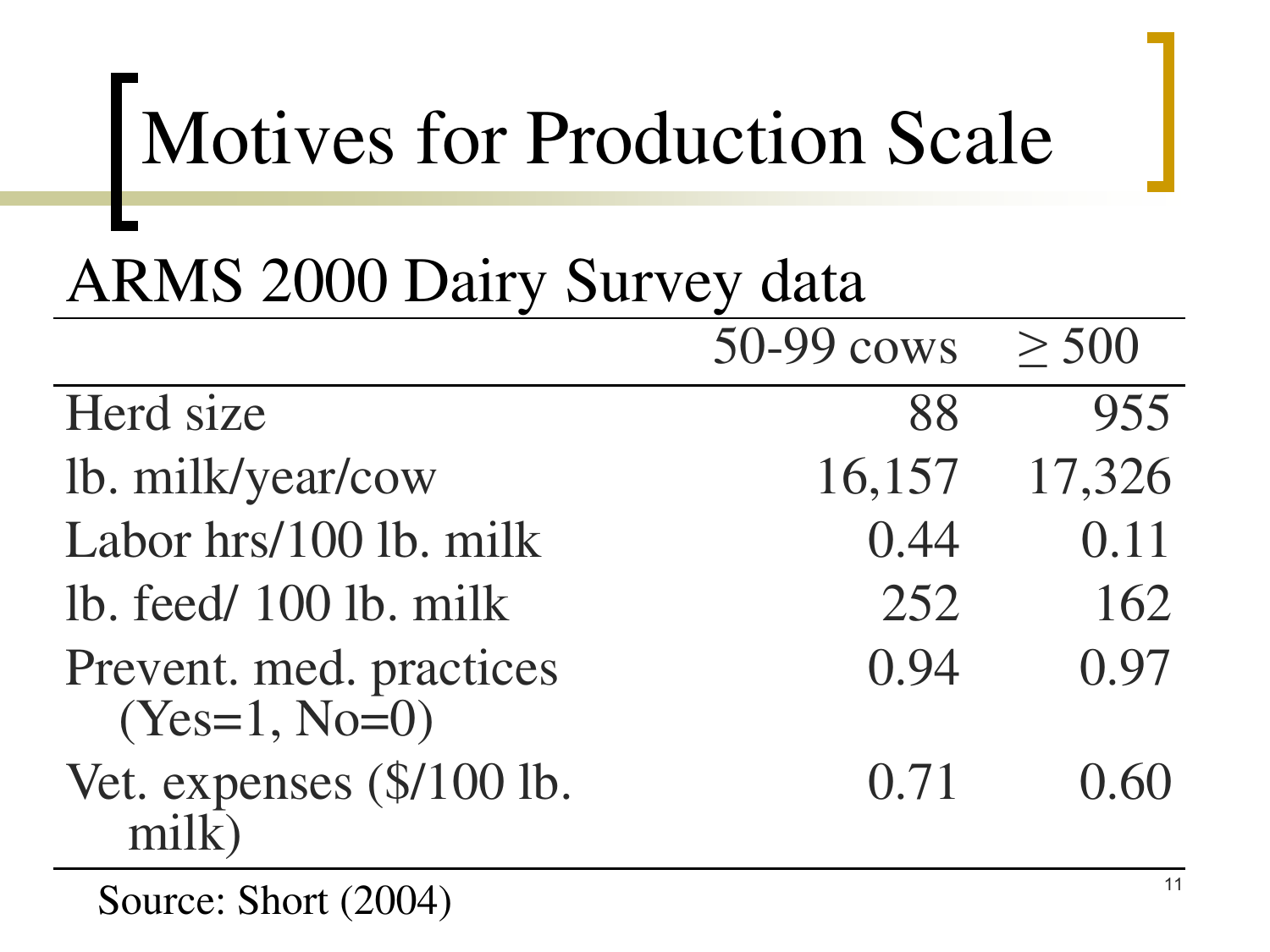## Integration, Cons

- Large, vertically integrated feedlots tend to have
	- Exposure to large lot losses from disease
	- Central feed/water/AC/heat systems, attack vulnerable
	- Productive but genetically vulnerable stock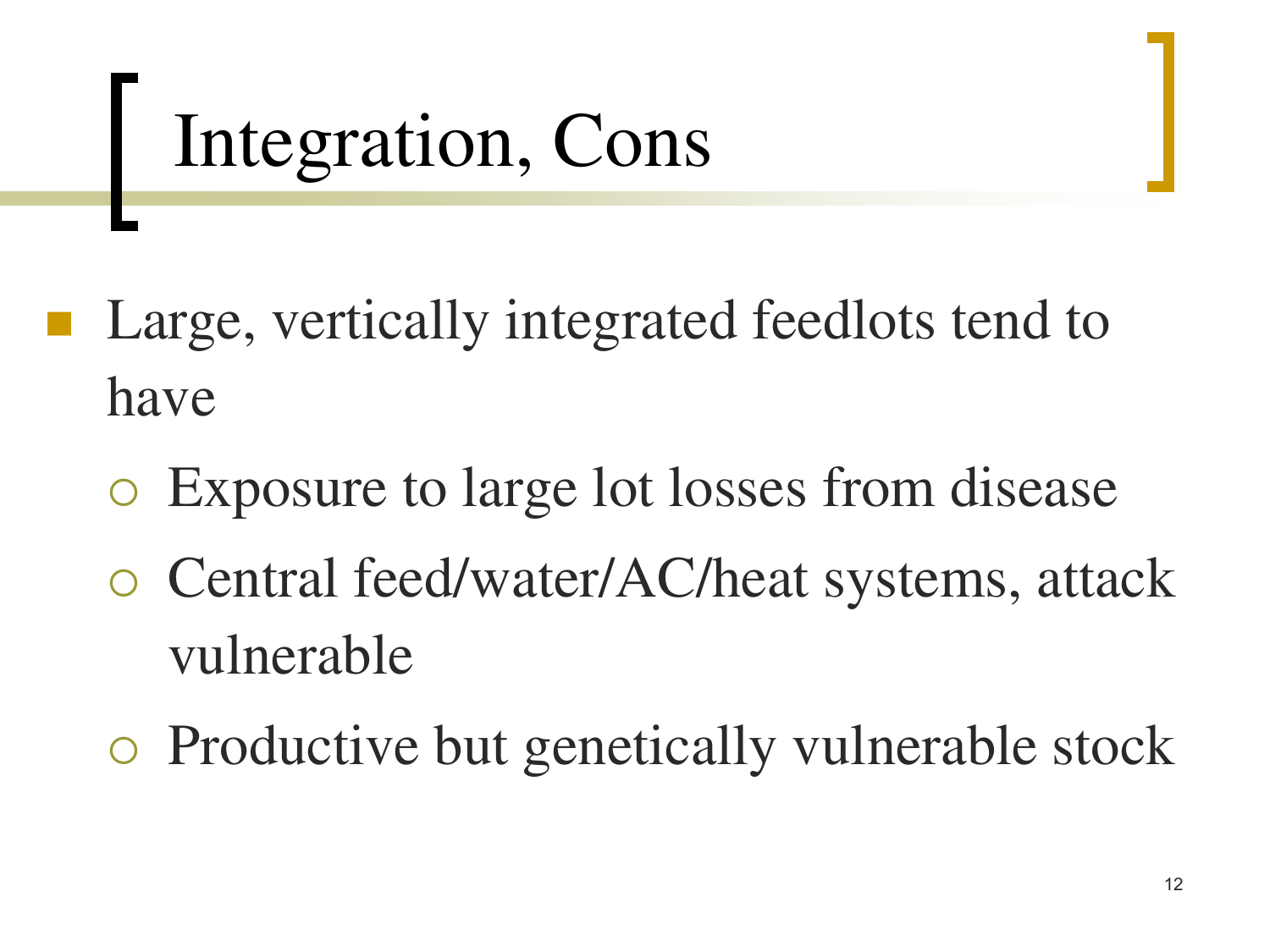## Integration, Pros

 Have scale economies in biosecurity investments

- Think of fencing 1 (4 units of fencing) animal vs 100 (40 units or 0.4 per animal). 10-fold scale economy,  $1/\sqrt{N}$  law
- Are easier to find, deal with in prevention/emergency
- **Don't use marts**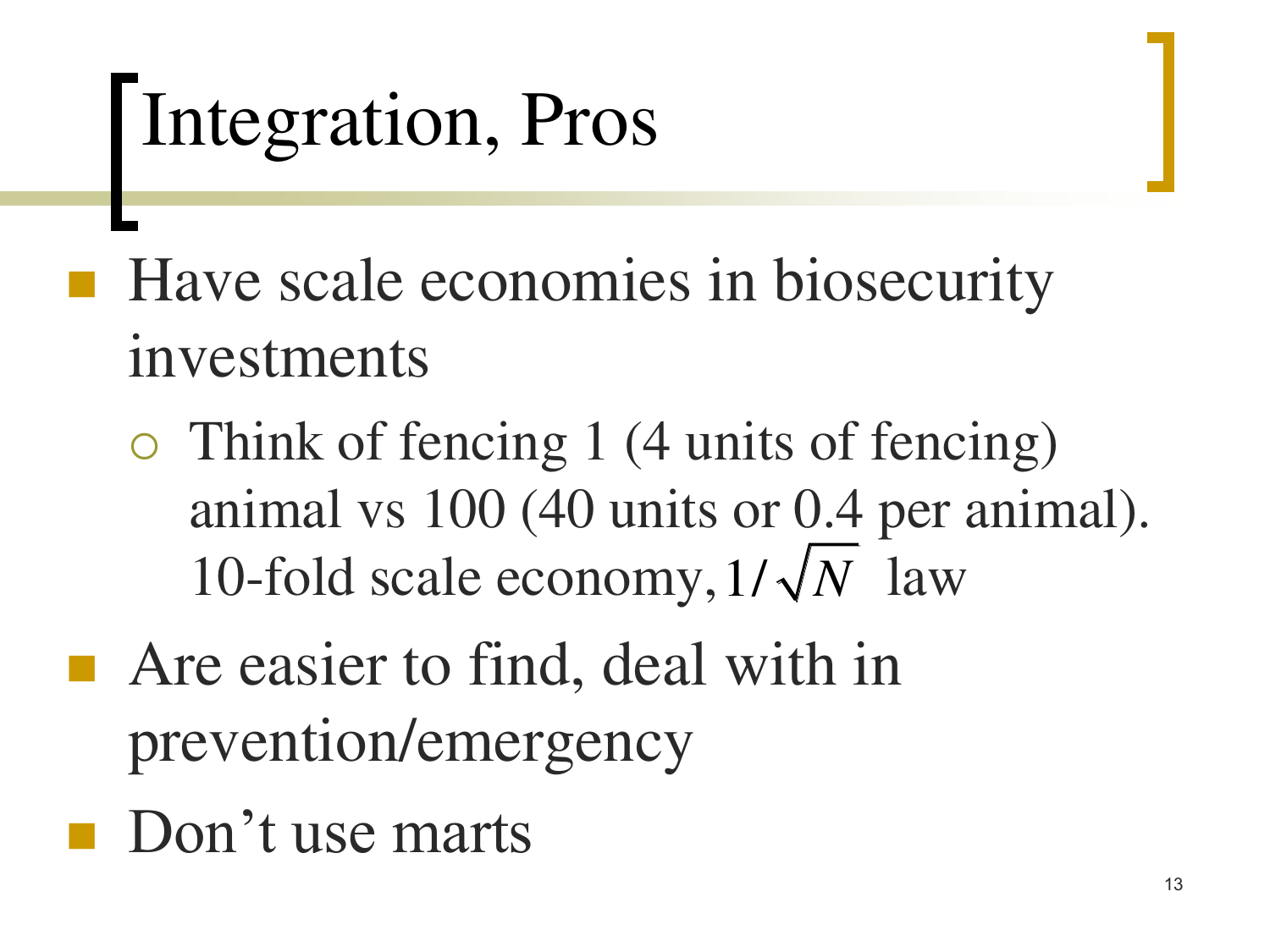# Policy Issues, I

- Global control: More \$\$ and emphasis on human/animal links
- Subsidize animal id. and tracking systems
- Do more to encourage animal trading that does not involve livestock marts
- Better coordinate biosecurity outreach to smaller growers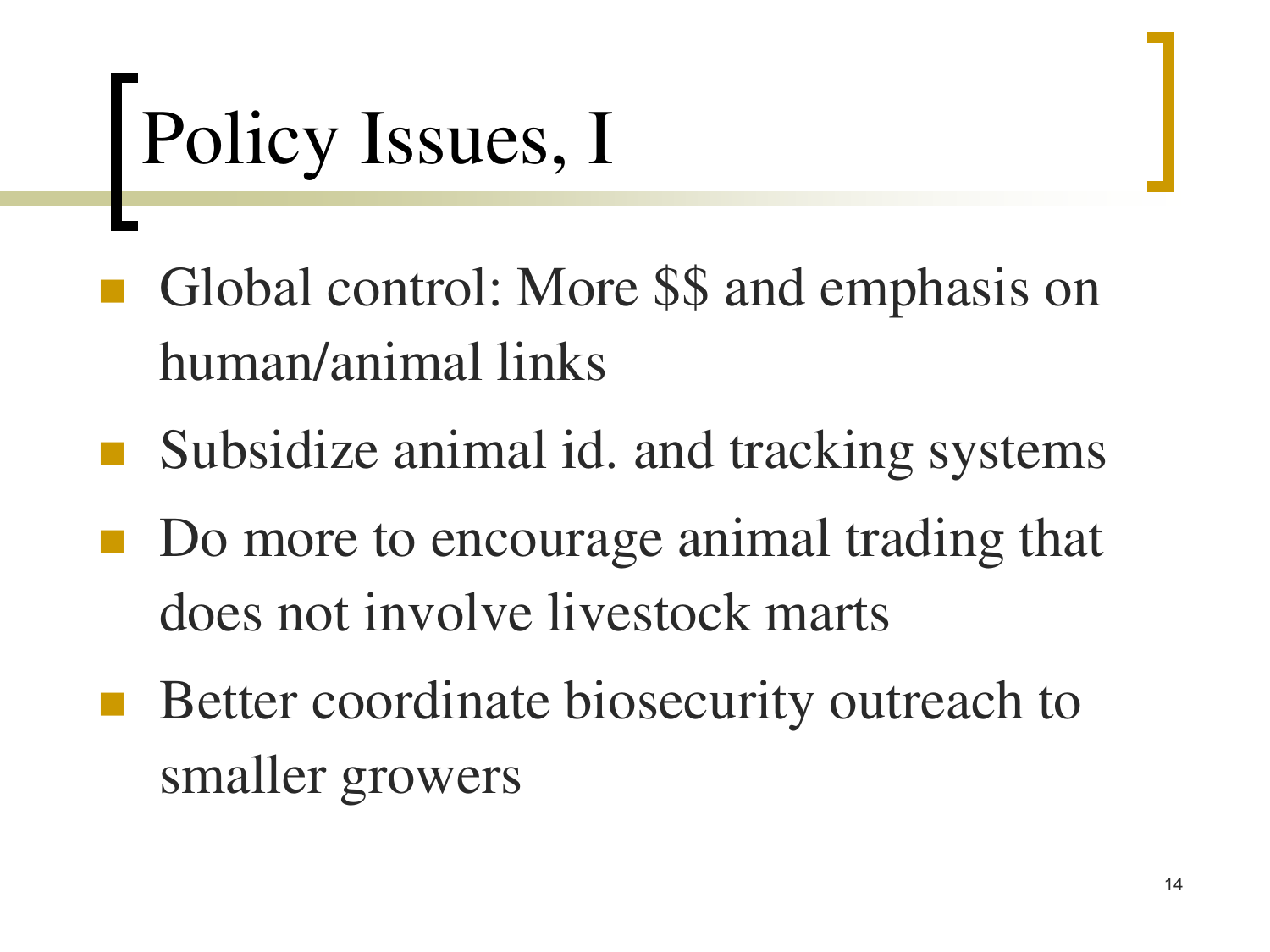## Policy Issues, II; Carrots/Sticks

- Stick: Regulations to promote biosecurity in animal agriculture
- Carrot: Subsidies to encourage best biosecurity management practices, like EQIP program for environmental practices in (mainly) crop ag.
- Carrot & Stick: Provide growers some free insurance in event of major problem. This is needed for prompt reporting. Require those insuring to comply with some practices